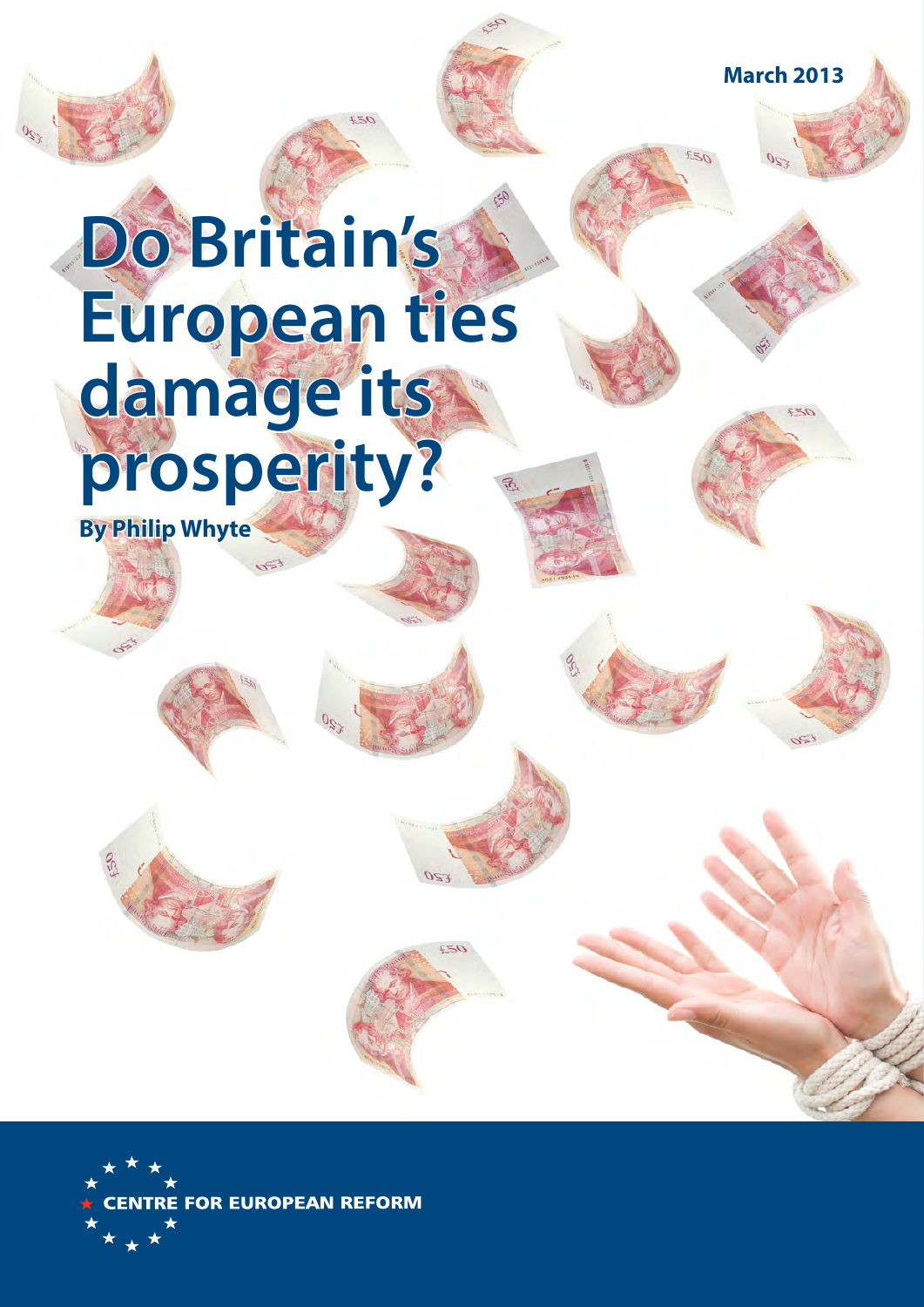# **Do Britain's European ties damage its prosperity?**

**By Philip Whyte** 

- Eurosceptics claim that EU membership has become a major drag on British prosperity. If the country left the EU, they argue, it would be freed of irksome continental influences like regulations and protectionism – and would thus become freer, more prosperous and truer to its globalising nature.
- Many eurosceptic premises are misleading. Despite the constraints of membership, the UK's markets for goods, services and labour are already among the freest in the developed world. The reduction in regulatory costs that would follow a British departure would be more modest than eurosceptics imply.
- Eurosceptics focus compulsively on EU regulations. But many of Britain's long-term economic failings have nothing to do with regulation, and those that matter the most originate at home rather than in the EU. It follows that leaving the EU would do nothing to solve Britain's economic difficulties.
- Leaving the EU would not boost trade and investment flows, not least because Britain would be unlikely to open its borders more widely if it left. Without the anchor of EU membership, goods, services and people would probably move less freely across UK borders than they do at present.

A sizeable number of Conservative parliamentarians want the British government to renegotiate the terms of the country's membership of the EU – and, if this proves impossible, to leave the EU altogether. One reason is their belief that the regulatory costs of participation have become too onerous and that EU membership has become a major – perhaps even the main – obstacle to economic recovery. Britain, they argue, has "shackled itself to a corpse".<sup>1</sup> The costs of EU membership have ratcheted upwards just as the economic benefits of trading with an ageing and sclerotic region have fallen. If the UK loosened its relations with the EU, it would free itself of irksome rules and regulations and could focus on developing commercial relations with faster growing economies outside Europe.

To many British ears, this sounds like a persuasive narrative. The trouble, however, is that it rests on a number of assumptions that Britain's national conversation tends to take for granted without ever bothering to examine. These include the following: the EU is an iron cage that condemns its occupants to rigid harmonisation; continental Europeans and Brussels institutions are addicted to regulation and protectionism; the UK is suffocated by a relentless flow of costly and silly rules that it would not choose if left to its own devices; outside the EU, the UK would be less regulated and more open to trade. If one accepts these premises, then the following conclusion seems all but inescapable: the EU is an obstacle to the UK's emergence from slump and a drag on its long-term prosperity.

This essay argues that these premises are not entirely wrong, but that they are crude and invite misleading conclusions. The EU is not a straightjacket which deprives its members of elbow room: despite the constraints of membership, the UK is one of the least regulated economies in the developed world. Britain's faltering economic recovery has nothing to do with the regulatory burdens of EU membership. The supply-side deficiencies that do most damage to Britain's long-term prosperity originate at home, not in Brussels. And while there is little evidence to suggest that EU membership hampers Britain's ability to develop commercial links outside Europe, there are good reasons to think that the flow of goods, services and people across UK borders would be less free outside the EU than inside.

*1:* Rowena Mason, 'Britain shackled to corpse of EU, says Douglas Carswell', *Daily Telegraph*, October 26<sup>th</sup> 2012.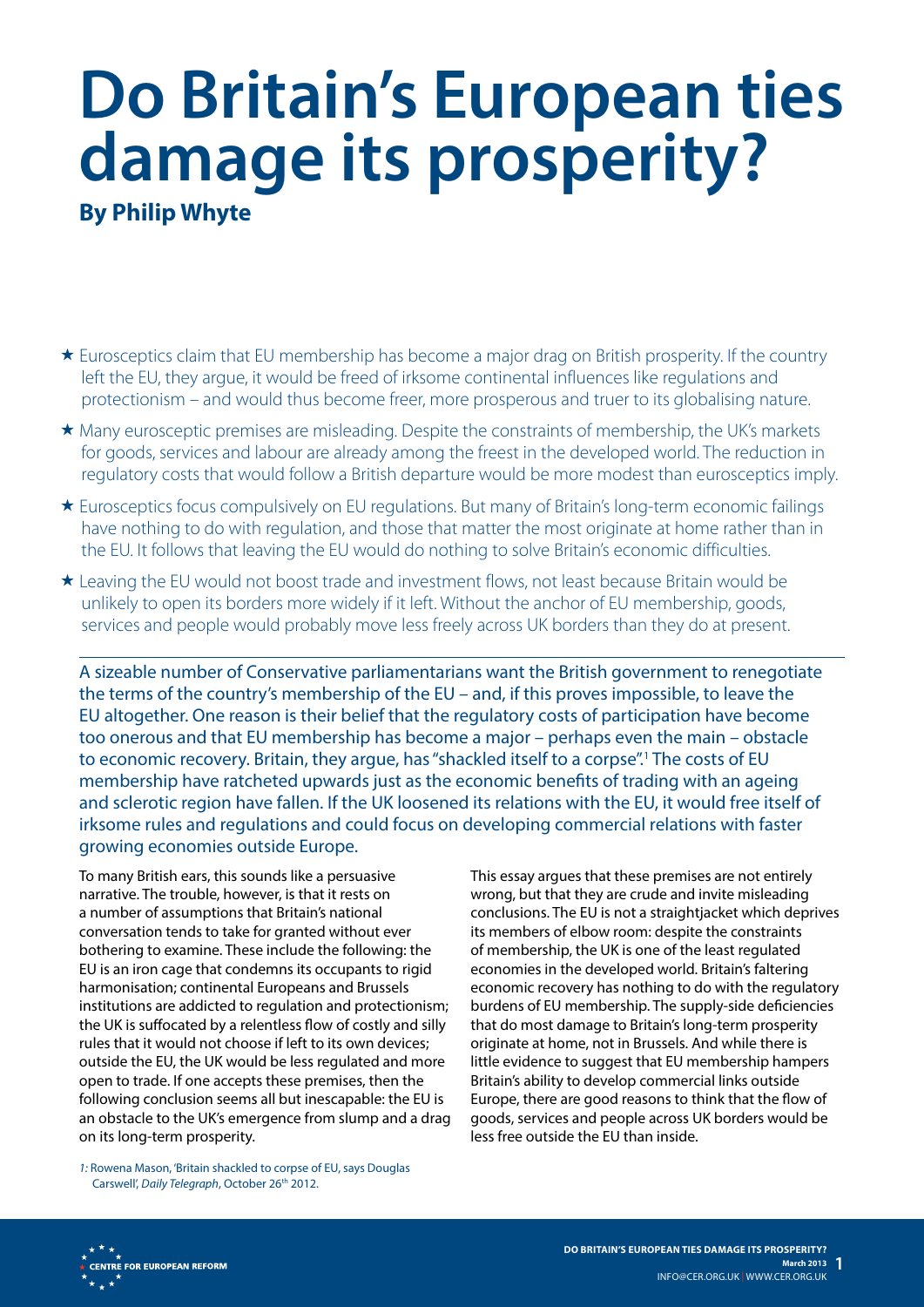# Counting the cost of EU regulation

Complaints about regulation have become a central feature of Conservative eurosceptics' charge against the EU. The argument goes something like this: since continental Europeans are more inclined to regulate markets than the UK, and the EU itself has become so intrusive, the UK is subject to a torrent of silly regulations that damage the economy by placing huge and mostly unnecessary burdens on British businesses. The costs of regulation have become so onerous that they now outweigh the relatively modest benefits that the UK derives from its participation in the EU's single market. One reason is that the benefits of access to the single market only apply to the small and declining share of output that the UK exports to the EU, while the regulatory costs apply to the entirety of its economy.2

How does this story stack up? It is true that the EU is to a large extent in the business of regulation. It is also the case that rules emanating from Brussels are not always perfect. The Commission, which proposes EU legislation, is not infallible. It has made some progress on its 'better regulation' agenda, as the British government has acknowledged.3 Nevertheless, its impact assessments are not always up to standard and a respectable case can be made that some of its proposals conflict with the principle of subsidiarity. In addition, it is broadly true that other EU member-states generally have a greater appetite for regulating markets than the UK. The upshot is that the UK must sometimes implement EU regulatory standards that are more burdensome than those it would have chosen itself.

But how does one set about measuring the additional regulatory costs that Britain incurs from its membership of the EU? The method favoured by British eurosceptics generally proceeds as follows: add up every item of legislation agreed in 'Brussels'; assign a largely arbitrary, but invariably inflated, cost to that regulatory output; then imply that the UK would face none of these costs if it left the EU. It is a method, of course, designed to produce conclusions that have been determined before the exercise has been carried out. It skates over the reasons why regulations exist in the first place; ignores why the EU might have a legitimate interest in regulation; and misleadingly implies that the UK would escape all the regulatory costs ascribed to membership if the country chose to leave the EU.

Regulations can and do impose costs on companies. When they are badly designed, such costs can be unnecessary and damaging. Even so, it is worth remembering that there are legitimate reasons why governments regulate markets. One of these is that markets are not perfect: they can fail, producing sub-optimal outcomes. An unregulated free

*2:* David Myddelton et al, 'Saying No to the Single Market', Bruges Group, January 2013.

*3:* 'Stakeholder consultation on smart regulation in the EU', UK government response, 2012.

market may, for example, generate 'negative externalities' (like traffic congestion or pollution) because the social costs of activities are not borne fully by those who engage in them. In such cases, governments are justified in intervening to correct the failure. If the end result is that a firm is made to 'internalise' social costs which it had previously managed to 'externalise', the fact that its costs have risen is emphatically not a bad thing.

## *"Quantifying the regulatory costs of EU membership is harder than eurosceptics imply."*

It is also worth remembering that there are legitimate reasons why the EU should be interested in regulation. One is the single market. Since all 27 member-states regulate their markets, and conflicting regulations can act as barriers to trade, the EU sets the common minimum standards that are necessary for mutual recognition – the animating principle of the single market – to work. Another reason is that there are times when collective action at EU level may produce superior outcomes than countries acting independently at national level (in the jargon, the 'subsidiarity test' is met). In policy areas like climate change, for example, collective action at EU level should, in principle at least, produce superior outcomes by reducing the opportunity for individual member-states to 'free ride'.

Finally, it is important to be clear about the national dimension. For one thing, EU directives do not have direct effect: they must be transposed into national law. Some of the costs that firms complain about arise at this stage, when national legislatures impose regulatory burdens over and above those required by EU legislation (a practice known as 'gold-plating'). For another, many of the areas that the EU regulates are regulated by the member-states anyway. So it is misleading to imply that all the regulatory costs associated with EU legislation would simply disappear if the UK left the EU. British banks, for example, would not cease to be regulated. Indeed, the regulatory burden on them might not even fall, because the era of 'light touch' for banks is over: UK standards are now often stricter than those required by the EU.<sup>4</sup>

In short, quantifying the precise regulatory costs that flow from Britain's membership of the EU is much harder than eurosceptic accounts like to imply. Regulations may be justified, even if they impose a cost on firms. There are perfectly legitimate reasons why the EU regulates. And the regulatory costs often imputed to the EU will not necessarily disappear just because the UK leaves the EU (climate change is not caused by EU membership,

*4:* Philip Whyte, 'Britain, Europe and the City of London: Can the triangle be managed?', CER essay, July 20<sup>th</sup> 2012.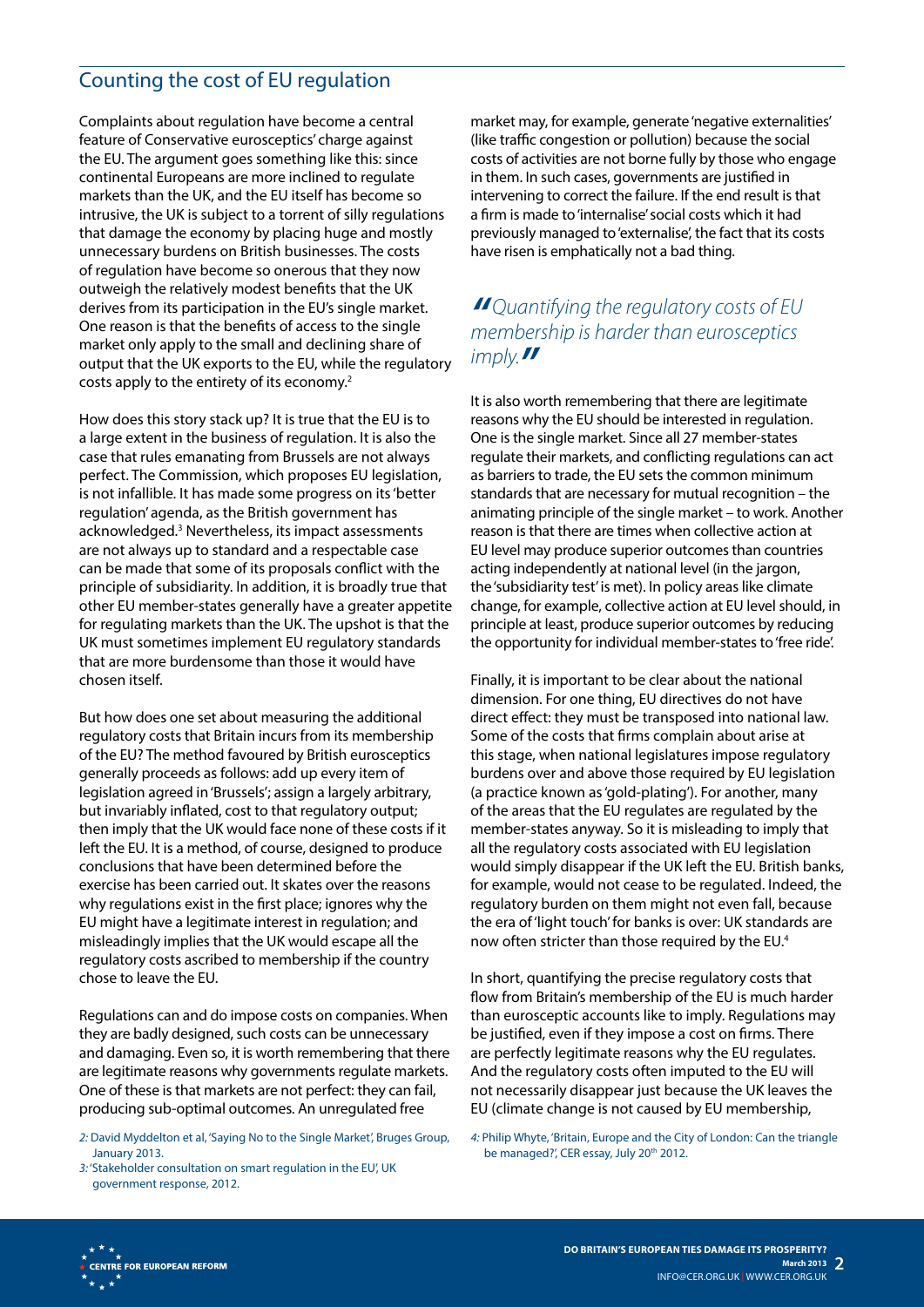it will not be resolved by withdrawing from the EU). It follows that if a regulatory requirement in force in Britain is to count as a cost of EU membership, at least two

conditions must be satisfied. First, it must be shown to be superfluous. And second, it must be proved that the UK would have no such requirements if it left the EU.

#### How flexible is the British economy inside the EU?

Given how hard such an exercise would be, a more straightforward way to approach the problem is to try and answer the following question: How flexible is the British economy inside the EU? EU membership is often portrayed as a straightjacket that imposes rigid uniformity on its members. Not only does the EU interfere too much, it also imposes continental levels of regulation on a reluctant but helpless Britain. If this account were true, one would expect two things. First, EU membership would have a tendency to level differences between its member-states. Second, EU membership would make Britain look more continental and less 'Anglo-Saxon': its markets for goods, services and labour would be markedly less free than in economically liberal countries in the Anglophone world.

How, then, to answer the question? A good way to do so is to consult indices compiled by the OECD that try to compare overall levels of market regulation in developed countries. The OECD has a number of advantages over pressure groups in Britain. It is unimpeachably sober and serious-minded. It is not in the business of conducting biased research carefully designed to produce predetermined (and embellished) conclusions. And its work is comparative. The OECD's indices for product and labour market regulation are not perfect. They are narrower than would be ideal to answer the question at hand (the OECD's labour market index, for example, only measures regulations related to hiring and firing). And they are now a little dated (they measure the world as it stood in 2008).

Despite their limitations, the OECD's indices are the best and most reliable available – and their findings are revealing. The first thing they show is that EU membership is not, as eurosceptic critics often suggest, a Procrustean bed: it does not entail rigid harmonisation across the bloc as a whole. The adoption of common minimum standards at EU level still allows scope for huge variations in levels of product and labour market regulation at national level. To state the obvious, Britain's business environment is not identical to France's. The second thing the OECD's indices show is that being a member of the EU has not turned Britain into a country with 'continental' levels of regulation. Indeed, despite EU membership, the UK's product and labour markets still look more Anglo-Saxon than continental.

Consider first the overall level of product market regulation (PMR) in the UK. According to the OECD's index (see Chart 1), the UK's markets for goods and services are not just freer of red tape than elsewhere in the EU. They are also freer and less regulated than in any of the developed liberal economies in the English-speaking world (Australia, Canada, Ireland, New Zealand, and the US). In other words, because it shares a bed with European countries that have a greater appetite for regulation, Britain can at times find itself having to comply with regulatory requirements that are more onerous than it would have liked. Yet despite the constraints and burdens that supposedly flow from EU membership, Britain's product markets are still probably the least regulated in the developed world.

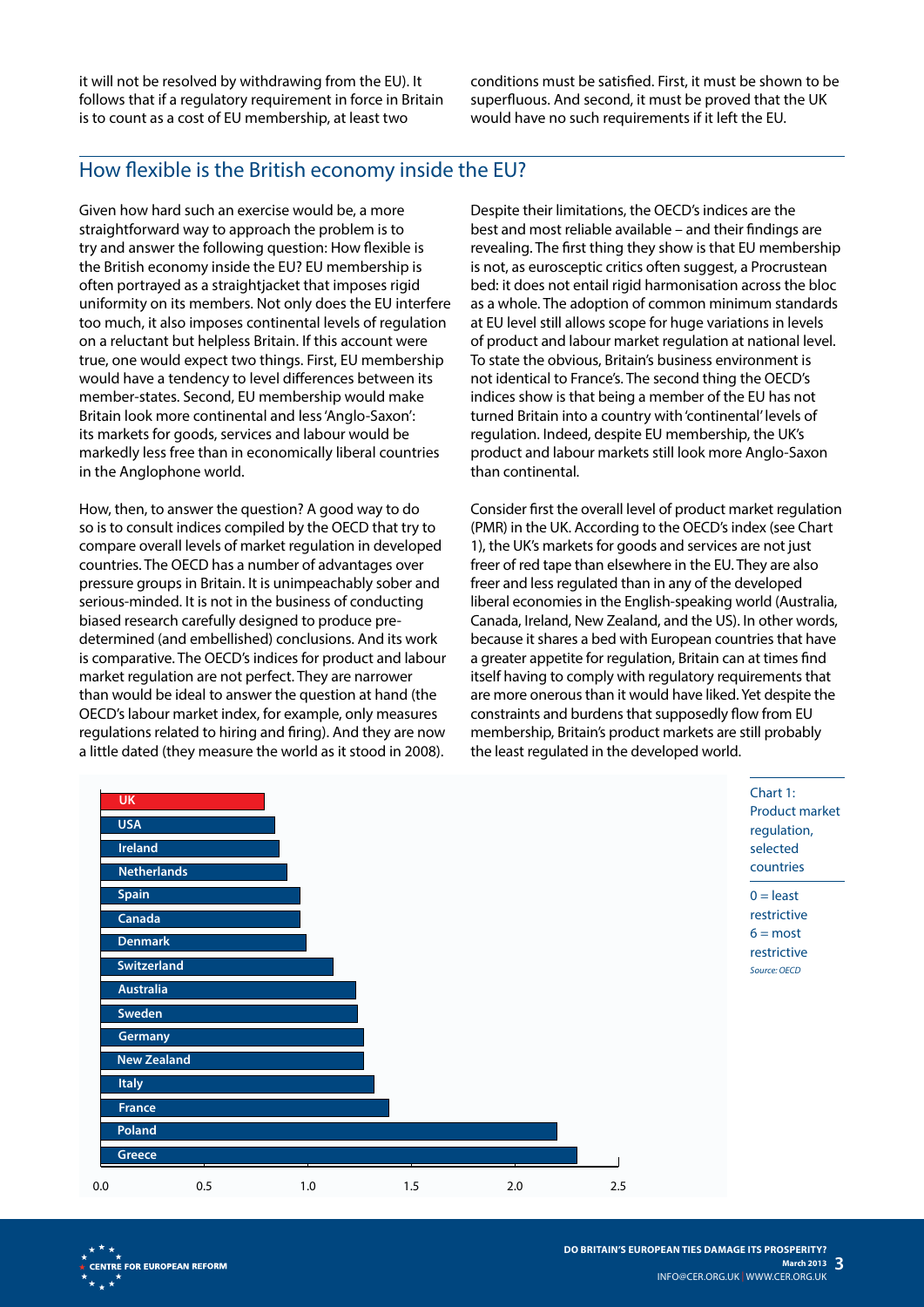The same story broadly holds true for the labour market (see Chart 2). The OECD's index of employment protection legislation (EPL) shows a greater level of dispersion among the countries surveyed, with continental European countries embracing markedly higher levels of employment protection than the English-speaking countries outside Europe. So where does this leave the UK? The answer is that being a member of the EU does not prevent the UK from belonging firmly to the Anglophone camp. According to the OECD's EPL index, employment protection legislation is only slightly more restrictive in the UK than it is in the US or Canada, and less so than in Australia or New Zealand. It is, of course, much less restrictive than in continental European countries like France or Spain.

One might, of course, object that the OECD's EPL index is too narrow to capture the full regulatory burden that falls on national labour markets: aside from rules on hiring and firing, there are many other regulatory burdens on Britain's labour market (such as the EU's rules on working time). There is some truth to this, but only up to a point. For one thing, most of the supposedly burdensome labour market regulations identified in the 2011 Beecroft report originated in the UK, not the EU.<sup>5</sup> For another, it is not clear that the regulatory burden on Britain's labour market is quite the problem that the Beecroft report suggests. Indeed, its recent performance suggests that Britain's labour market is highly flexible, and that the country's main supply-side problems lie elsewhere (see below).



#### Is Britain 'too European' to grow?

How does EU membership bear on Britain's economic performance? For eurosceptics, the answer is clear: the country has a growth problem which is rooted in EU membership. The most radical version of this view asserts that the regulatory burdens of membership are the main supply-side constraint on the UK economy, so Britain's long-term growth potential can only be raised if the country leaves the EU.<sup>6</sup> But there are several problems with this view. It does not explain the disparity in Britain's performance before and after 2008. It wrongly implies that the main obstacles to growth originate in the EU, rather than at home. And it places too great an emphasis on the regulatory obstacles to growth, neglecting the other supply-side shortcomings that affect Britain's longterm performance.

*5:* Adrian Beecroft, 'Report on employment law', Department for Business, Innovation and Skills, October 2011.

*6:* Tim Congdon, 'How much does the European Union cost Britain?', UK Independence Party, 2012.

Any account of the British economy must grapple with the disparity in its performance before and after 2008. Before 2008, the UK posted two decades of solid performance during which it reversed a longstanding trend of post-war relative decline. Thanks to rising employment (reflecting improvements in the functioning of the labour market) and decent productivity growth, by 2007 UK GDP per head had overtaken France and Germany and narrowed the gap with the US. Since 2008, Britain's performance has been dismal. Recoveries from financial crises are always slower than after normal recessions.<sup>7</sup> But Britain's recovery has been slower than during the Great Depression; scarcely better than in the crisis-hit eurozone; and slower than anywhere else in the G7 bar Italy (see Chart 3).

*7:* Carmen Reinhart and Kenneth Rogoff, 'This time is different: Eight centuries of financial folly', Princeton University Press, 2009.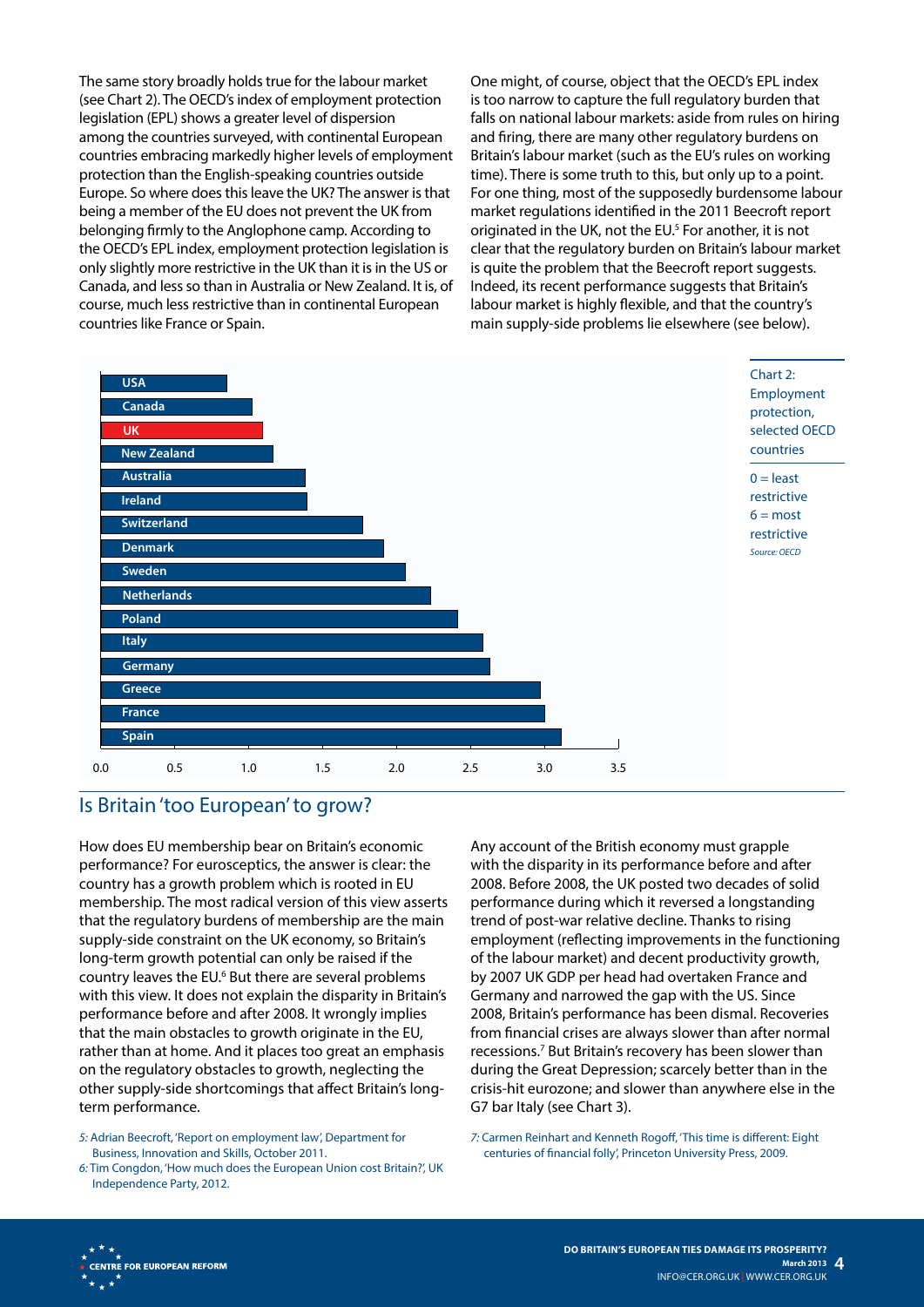

Chart 3: Real GDP growth for selected countries 2007-12 *Source: OECD*

There are several reasons why Britain's economic recovery has been weaker than in, say, the US. One is that North Sea oil production has fallen steeply. Another is that Britain has tightened fiscal policy more sharply than the US. A third is that UK exports are more exposed to markets in Europe where demand has been extremely weak.<sup>8</sup> It is hard to see, however, how eurosceptics could blame the weakness of Britain's recovery on the EU. Britain, for example, has not been forced by the EU to tighten fiscal policy – it has done so of its own volition. And the weakness of demand in many European export markets has much to do with the sort of policies that British eurosceptics prescribe, such as the aggressive fiscal tightening that many of them would like to see more of in the UK.<sup>9</sup>

Over the longer term, eurosceptics believe that 'de-Europeanising' Britain is essential if the regulatory burden on UK businesses is to be reduced. However, this twin focus on the EU and regulation invites three errors (or biases). The first is to exaggerate the importance of individual items of EU legislation they do not like. Take the EU's Working Time Directive. Although it is often cited as a burden on the labour market, its totemic significance is out of all proportion to its economic impact. Not only are its negative effects marginal at best (not least because of the opt outs the UK already avails itself of). But it is hard to look at Britain's performance since 2008 – a period of weak output, falling real wages but rising employment – and conclude that its key problem is an over-regulated labour market.

A second bias of which eurosceptics are often guilty is to focus on EU rules, while overlooking domestic restrictions that are vastly more damaging to national prosperity. Consider Britain's rigid planning rules and its restrictions on making land available for development to protect the 'greenbelt'. They help to explain why, despite rapid growth in the population, housing construction is running at half the level of the 1960s; why the average size of new homes built is smaller than anywhere else in the EU; why office rents are the highest in the EU; and why Britain's transport infrastructure is so congested and expensive to build.10 The UK's highly regulated market for land is a supply-side constraint that has far more damaging consequences than anything which emanates from 'Brussels'.

A third bias among eurosceptics is to reduce all supplyside problems to 'red tape'. But some supply-side issues – like the provision of public goods – may have little to do with regulation. Education, for example, is a critical public good, given the importance of human capital to most countries' prosperity. The UK's record in this area is patchy. It has assets, such as its universities, the best of which are world class. But its rates of literacy and numeracy at age 15 are only around the OECD and EU averages, as are its rates of graduation from secondary education (see Chart 4). Add to this the longstanding weaknesses in vocational training, and the result is that Britain has a long tail of people with low skills – a failing that hurts the economy far more than EU employment rules.11

- *8:* Gavyn Davies, 'Why is the UK recovery weaker than the US?', *Financial Times*, November 14th 2012.
- *9:* Dominic Raab, 'UK needs spending cuts and less red tape', *Financial*  **Times**, February 17<sup>th</sup> 2013.
- *10:* Simon Tilford, 'Why British prosperity is hobbled by a rigged land market', CER insight, February 13<sup>th</sup> 2013
- *11:* LSE Growth Commission, 'Investing for prosperity: Skills, innovation and growth', Centre for Economic Performance, LSE, January 2013.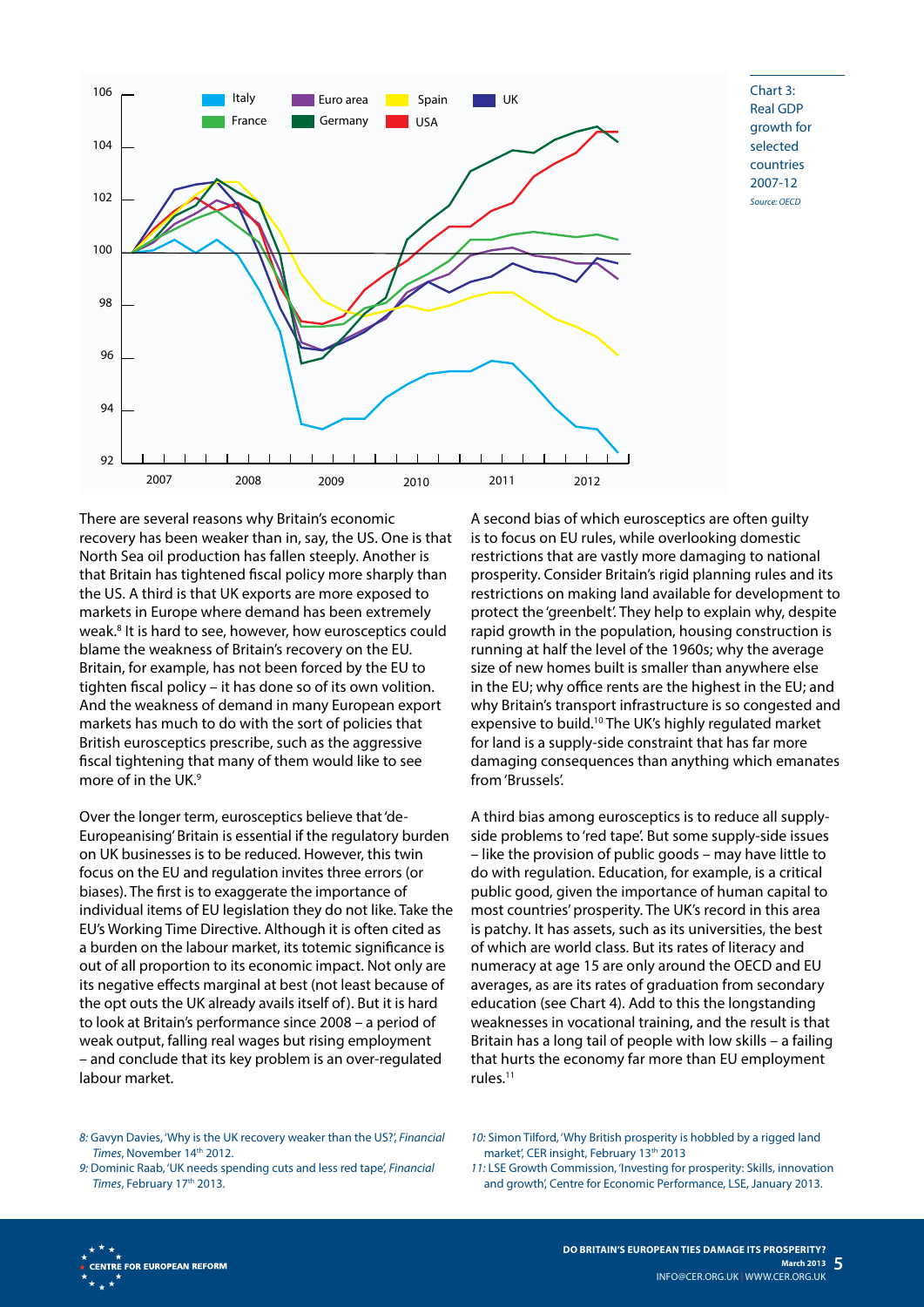

Chart 4: Upper secondary graduation rates (% of 25-34 year olds who have completed secondary education) *Source: OECD*

# Would Britain be more 'globalised' outside the EU?

Some opponents of EU membership, notably on the libertarian right, like to portray Britain as a country whose globalising ambitions are thwarted by the provincialism of its continental commitments and obligations. On this view, the vitality of the country's trade and investment relationship with the rest of the world, and with fast-growing emerging economies in particular, is sapped by the protectionist influences of its continental European partners. Outside the EU, Britain's borders would actually be more open, and the country would be truer to its globalising nature. The appeal of this story, which harks back to a golden age when Britain was a globe-trotting nation mostly unencumbered by continental entanglements, is not hard to understand. But it is also profoundly misleading.

Britain does not stand out as being a much more open economy than its continental neighbours, and there is little reason to suppose that the UK would be more open outside the EU than it is inside. Combined, exports and imports account for around 66 per cent of UK GDP. This is slightly more than the equivalent shares for other similarly-sized EU countries such as Italy and France – but it is markedly less than Germany (see chart 5). Germany's example is instructive, for at least two reasons. First, its economy is larger, so it might have been expected to trade a lower share of its GDP than Britain.12 Second, it shows that membership of the EU is no bar to developing thriving commercial links with countries outside Europe: Germany sells six times more to China than does the UK.

*12:* Other things being equal, the larger a country, the lower its trade share of GDP tends to be.

Claims that leaving the EU would spur trade and investment flows across British borders should therefore be treated with a pinch of salt. Indeed, the result would probably be the reverse. Consider foreign direct investment (FDI). There are many factors that encourage foreign firms to invest in the UK – from the liberal nature of its product and labour markets, to the integrity of its legal system, the security of property rights, the attractions of its clusters (like the City of London), and the international status of the English language. But many foreign companies also invest in the UK so they can serve a wider EU market. So while Britain would retain a lot of the FDI it has attracted if it left the EU, it is doubtful that leaving the EU would make Britain a more attractive location to foreign investors.

## *" Britain does not stand out as being a more open economy than its continental neighbours."*

Aside from the impact on trade and investment flows, it is doubtful that withdrawing from the EU would have a liberating impact on British public policy. It is true that Britain is admirably open in a number of respects. Few countries are as relaxed about foreign firms acquiring domestic ones, or about foreigners exercising key positions in national life (the appointment of Canada's Mark Carney to be governor of the Bank of England being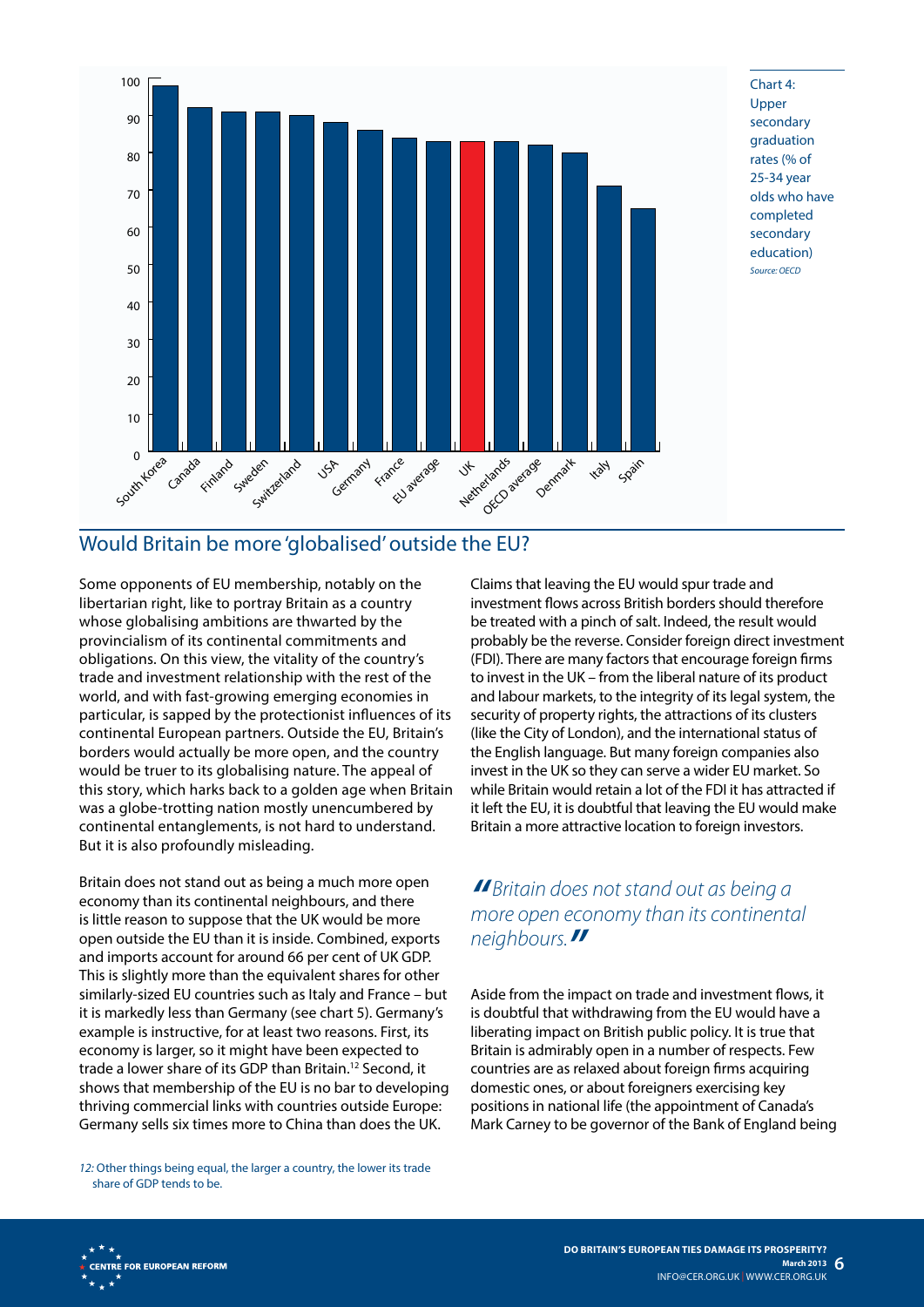a notable example). But the idea that openness to the outside world is hard-wired into Britain's national identity – in a way it is not elsewhere in Europe – is not convincing. The consensus around free trade is more recent and weaker than is sometimes recognised. And in some areas, the domestic pressure is towards less openness, not more.

Many Britons tend to assume that theirs is a natural, free trading country – in contrast, say, to protectionist France or mercantilist Germany. This assumption is not totally devoid of evidence to support it, but it is weaker than is generally assumed. Opinion polls, for example, do not suggest that ordinary Britons support free trade more strongly than their French or German counterparts. It is not necessary to go back to the Corn Laws in the 1840s to unearth cases of British protectionism: for much of the period between 1945 and the late 1980s, the UK was riddled with measures that were intended to protect national industries and which violated its obligations under international trade agreements and the Treaty of Rome. 13 And 'Buy British' campaigns did not die in the 1960s: some survive to this day.<sup>14</sup>

Finally, there is one area where the country clearly wants its borders to be less open than EU law requires them to be. Following a decade or so of large net inflows, immigration has become a leading concern of voters.

Recent surveys show that Britons have become more hostile to immigration than people in any other EU country.15 The government has responded by calling into question the free movement of labour – a fundamental principle of the EU's single market – and by looking at ways to prevent citizens of other EU countries from accessing public benefits and services in the UK. In addition, the home secretary has been trying to meet the government's electoral commitment to reduce immigration by tightening visa requirements, notably for non-EU nationals wanting to study in the UK.

Britain, in short, does not really look like a frustrated globaliser inside the EU. Leaving the EU would not boost trade and investment flows into and out of the country, and there is little reason to think that Britain would use the opportunity of exit to open its borders more widely than they already are inside – if anything, the reverse. The reality is that the EU keeps its members 'honest' by anchoring their behaviour. Freed of the obligations of EU membership, the need to assuage public concerns about immigration – and to be seen to be doing so – would take precedence over economic logic.16 British governments would almost certainly take steps to make it harder for non-nationals to visit, work and study in the UK, even if such measures hurt important economic sectors like tourism and higher education.



Chart 5: Exports and imports of goods and services as a share of GDP *Source: Eurostat*

*13:* David Henderson, 'Orthodox economics versus the people', BBC Reith Lectures (Lecture 4), November 27<sup>th</sup> 1985.

*14:* See, for example, www.buybritish.com and www.wanttotbuybritish. co.uk/home.

*15:* Standard Eurobarometer 78, December 2012.

*16:* Helen Warrell, George Parker and Kiran Stacey, 'Cabinet's growth versus visas dilemma', *Financial Times*, March 4th 2013.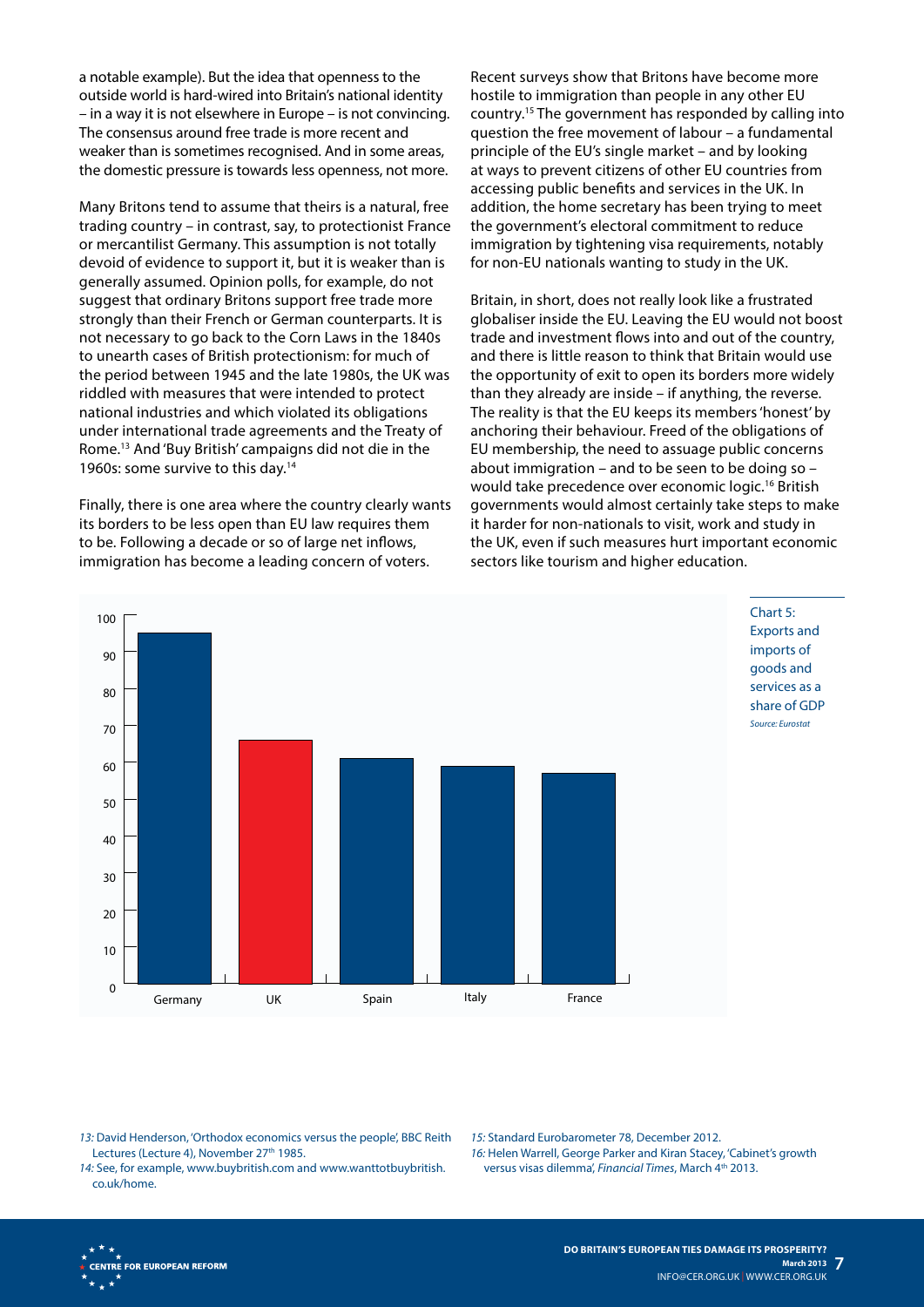## How freely would Britain trade outside the EU?

British eurosceptics often say they like trade, but hate regulation. They want one, but not the other. Many, moreover, think that this goal is achievable. If Britain left the EU, they argue, the country would free itself of the associated regulatory burdens, but would still be able to conclude agreements that allowed it to trade freely with the EU (as have non-EU countries such as Norway and Switzerland). In addition, Britain would be able to conclude trade agreements with fast-growing countries outside Europe without being constrained by protectionist foot-dragging in other EU member-states such as France. All this may sound appealing. But it turns out on closer inspection to be airily vague about basic distinctions – and consequently about the real choices available to Britain.

Start with the distinction between a free trade area and a single market. A free trade area is a bloc whose members have signed an agreement to eliminate all tariff barriers to trade. A single market does what a free trade agreement does, but goes much further. It eliminates all tariffs – but it also tries to sweep away all the nontariff barriers which these days are the most important obstacles to trade between countries. The ultimate objective of a single market is for goods, services, capital and people to move as freely across its members' borders as they do within them. Because many of the barriers hiding 'behind borders' are regulatory, the EU seeks to achieve its objective with two principles: common minimum EU standards and mutual recognition. In essence, the first allows the second to work.

This brief discussion of the difference between a free trade agreement and a single market helps to highlight some of the more puzzling statements made by British eurosceptics. It is perfectly consistent for a eurosceptic to say that the single market comes with too many regulatory costs attached, and that a looser free trade agreement would be preferable. It is incoherent, by contrast, to say (as some do) that the UK should continue to participate in the single market, but freed of its regulatory burdens; or (as Boris Johnson has argued) that the UK should remove itself to an "outer tier", alongside Switzerland and Norway (and so outside the EU), while continuing to play an active part in shaping the EU's single market legislation.<sup>17</sup> What, then, would Britain's options really be outside the EU?

One would be the Norwegian model. Norway has opt-outs from a few areas (such as fisheries and agriculture), but it is otherwise a full member of the EU's single market thanks to its participation in the European Economic Area (EEA) agreement. Because it participates in the single market, Norway must implement all the EU legislation (*acquis communautaire*) that is associated with it. So the difference

*17:* Paul Haydon, 'Boris Johnson knows how to play the eurosceptic press', *The Guardian*, December 5<sup>th</sup> 2012.

*18:* David Buchan, 'Outsiders on the inside: Swiss and Norwegian lessons for the UK', CER policy brief, September 2012.

between Norway and the UK is not that Britain must implement EU law, while Norway does not. It is that Britain belongs to the EU and so actively shapes the rules, while Norway is not and so does not. The price that Norway pays for being in the single market is a high level of regulatory subservience to the EU. This empties some of its domestic political debate of substance.18

#### *"Neither the Swiss nor the Norwegian models are quite as attractive as British eurosceptics appear to believe."*

An alternative to the Norwegian model is the Swiss one. Switzerland has a free trade agreement with the EU, which means that trade in goods is tariff-free. In addition, Switzerland has a series of bilateral agreements covering areas such as public procurement, technical standards and land transport – but not financial services. Switzerland's integration in the EU's single market, in other words, is less complete than Norway's. It is not obliged to implement new EU legislation, but the result is that it enjoys less market access. In addition, while it has more freedom than Norway to shape its regulatory framework (in, for example, areas like banking), the reality is that its autonomy is more qualified in practice. The reason is that Swiss firms must still comply with EU standards if they are to sell there.

In short, neither the Swiss nor the Norwegian models are quite as attractive as British eurosceptics appear to believe. Norway does participate in the single market without being in the EU. But the price it must pay is to implement vast numbers of EU rules it does not influence (a status sometimes described as 'fax democracy'). Norway, then, is not exempt from EU legislation – and it is a peculiar poster child for eurosceptics concerned about regulation, sovereignty and democracy.19 Switzerland, by contrast, is not obliged to comply with EU legislation. But what it gains in autonomy relative to Norway, it loses in market access. Whatever British eurosceptics believe, the Swiss and Norwegian models do not suggest that an option exists that would allow Britain to have its cake and eat it.

Nor is it clear that the UK would have as much negotiating clout with non-European countries as it currently does inside the EU. Membership of the World Trade Organisation would give the UK some protection against discriminatory trade measures. But Britain would be a bystander to trade talks involving large trading blocs, such as the Transatlantic Trade and Investment Partnership which the EU and the US seem

*19:* Hugo van Randwyck, 'Norway option a clear choice for Britain in Europe', Public Service Europe, March 7<sup>th</sup> 2013.